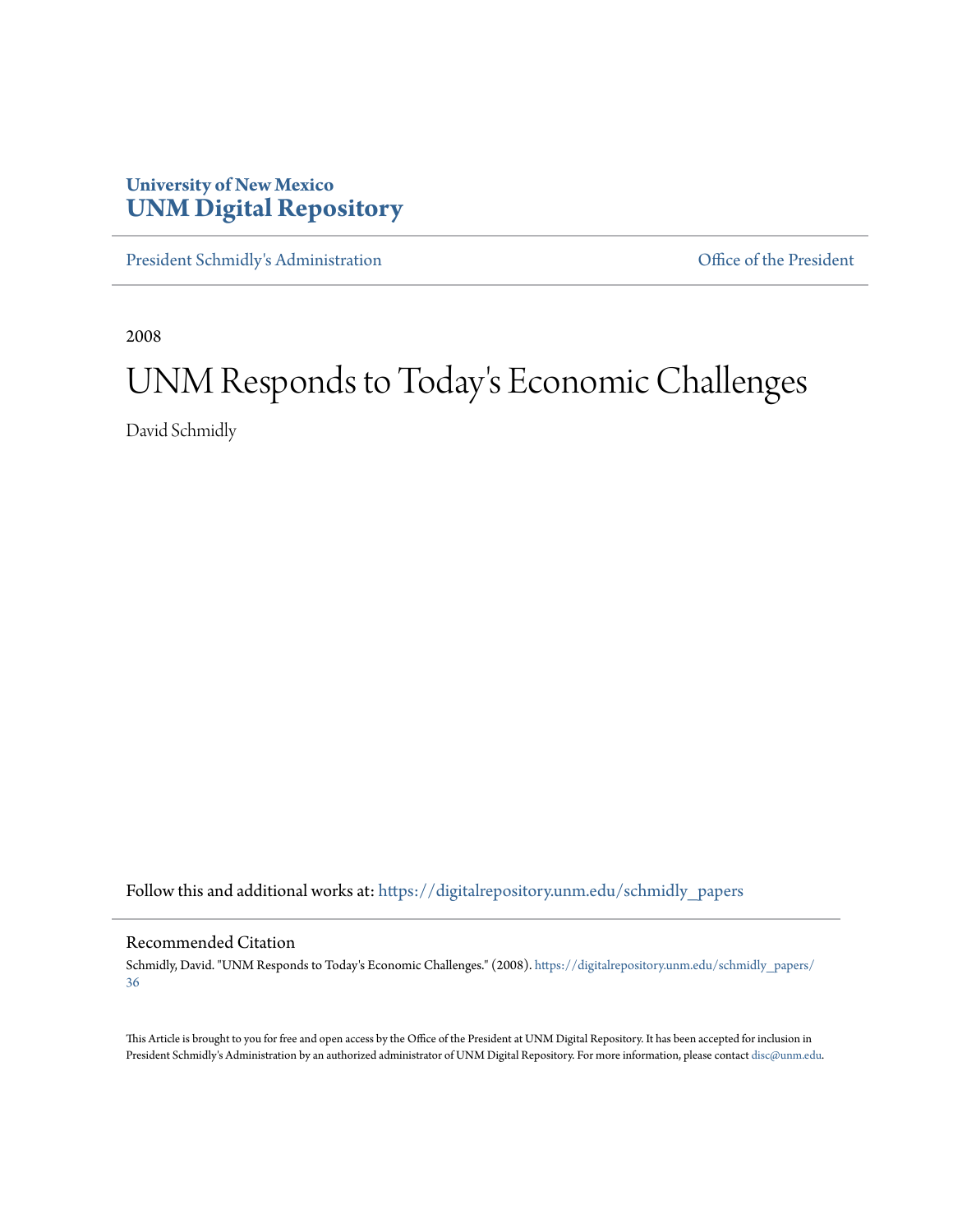## **UNM RESPONDS TO TODAY'S ECONOMIC CHALLENGES**

David J. Schmidly President University of New Mexico

As we all know, we face a global economic crisis, one with consequences we will not be able to escape. I don't think anyone knows how serious this is going to get, or how much it will impact us directly at the University of New Mexico. But one thing is certain: higher education will not be exempt from the effects of the economic conditions we are facing.

If history is a guide, the crisis will involve two likely waves of negative economic fallout, both of which we already have begun to experience. The first wave is the crisis in the credit and stock markets, with credit tightening as equity values have declined.

The second wave, which could be even more serious and difficult to predict, will affect the "real economy." It will affect consumer demand, real wages, unemployment and the prospect of real and sustained business failure. Already, we have begun to see significant effects in the retail and manufacturing sectors, as the huge slump in housing is rippling throughout the economy.

The federal government is likely to face larger deficits, with the consequent risk that less federal money will be available. As Washington grapples with the consequences of trillions of dollars in deficit spending, we must remember that federal education dollars are, after all, discretionary.

Many states, including this one, already have serious budget strains as state revenue from sales, corporate, and income taxes continue to nosedive in the struggling economy.

In New Mexico, the Governor recently confirmed that revenue for the ongoing 2009 budget year will be about \$344 million lower than previous estimates, and \$253 million less than FY 09 budgeted expenditures. State revenue has dropped primarily as a result of the drop in oil and gas prices.

Because of these circumstances, on October  $17<sup>th</sup>$  the Governor ordered state agencies under his direct budgetary authority to immediately freeze hiring and to reduce operating expenses by 5%. The Governor advised higher education institutions to develop a strategy for reducing next year's budget. While his executive budget authority does not directly apply to higher education, we have been told by Legislative leaders to expect the possibility of a midyear rescission in the FY 09 budget.

Like other college presidents, I am deeply concerned about how all this will affect our students, our faculty members, our staff and alumni. The debt crisis is especially likely to have a significantly negative effect on institutions enrolling economically-challenged students in greater numbers. Families are watching the equity in their homes decline. They see the value of college savings eaten away. Others face the effects of a business slowdown. And across the board, student loans are becoming more difficult to obtain. Students whose families strained to afford college before, now will find it even more difficult to do so.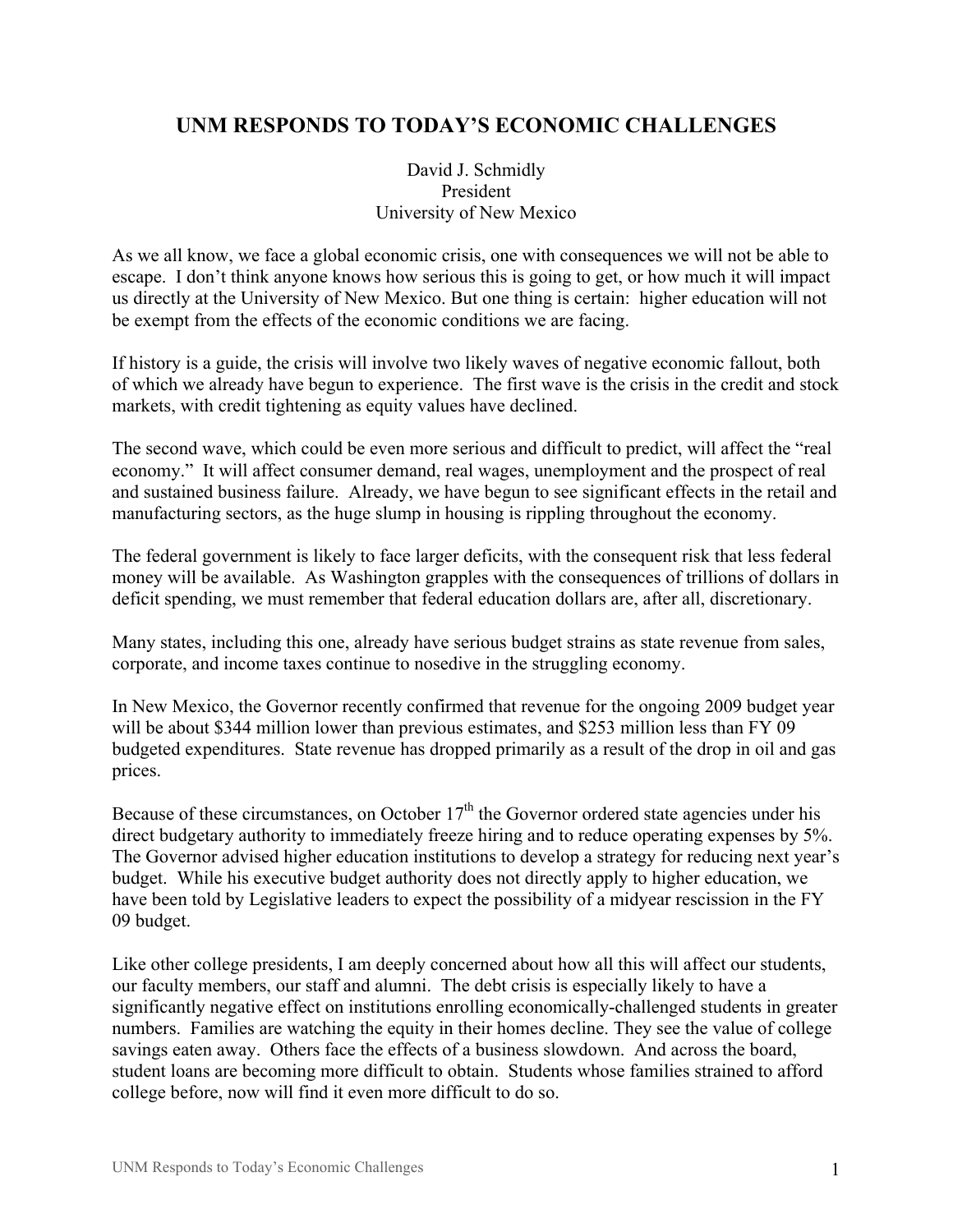This may require us and other institutions to dig deeper into our budgets to provide aid to needy students, and perhaps to expand the numbers of students who will be eligible for assistance.

Here at UNM, the economic crisis could affect our ability to raise funds, launch new initiatives, and maintain enrollment. Doubtless, we will be faced with declining revenues and increasing costs. Like most public universities, UNM relies to a considerable degree on tuition and fee revenues. Given the strains on family budgets, it may become more difficult for us to raise tuition and fees at rates sufficient to offset declines in state and federal funds. Finally, it is possible that universities like ours with teaching hospitals could ultimately see a decline in Medicare and Medicaid revenues, regardless of how the election turns out.

As we at UNM determine the best way to address these challenges, I want to be clear: our longterm interests will not be served by panic. However, neither can we proceed as if none of this were going on. My commitment is to move forward in a responsible and proactive manner. That's the best way to keep us in charge of our own destiny. We need to understand and take stock of where we are right now, not where we thought we were just a few months or even weeks ago. The longer we wait to conduct a strategic and tactical review, the more we will use up the resources and flexibility we will need to respond to our fast-changing and threatening environment. Now is the time to assess our risk factors, and to mitigate them as quickly as possible, with as little negative effect as possible.

We are making these assessments one-third of the way through our current fiscal year. And, facing the prospect of a mid-year budget rescission, we face uncertainty about the level of higher education appropriations for next year.

I believe we should immediately take some preemptive steps to slow spending and increase savings at the university. Therefore, I am issuing today a "strategic spending pause," with the following actions to become effective on November 4:

- We will immediately pause hiring of all new employees whose positions are not "absolutely critical." The Executive Vice Presidents will have authority to make these determinations.
- We will immediately suspend future salary adjustments (reclassifications, promotions, career ladder, etc.) that are not already approved by the Executive Vice Presidents.
- We will suspend minor capital allocations and equipment purchases ("BR&R" and "ER&R"). The Executive VP for Administration will have this authority.
- We will institute a 10% reduction in travel expenditures. Deans and Vice Presidents will implement this requirement.
- We will centralize all of these resources to "budget holdback accounts" under each of the Executive Vice Presidents.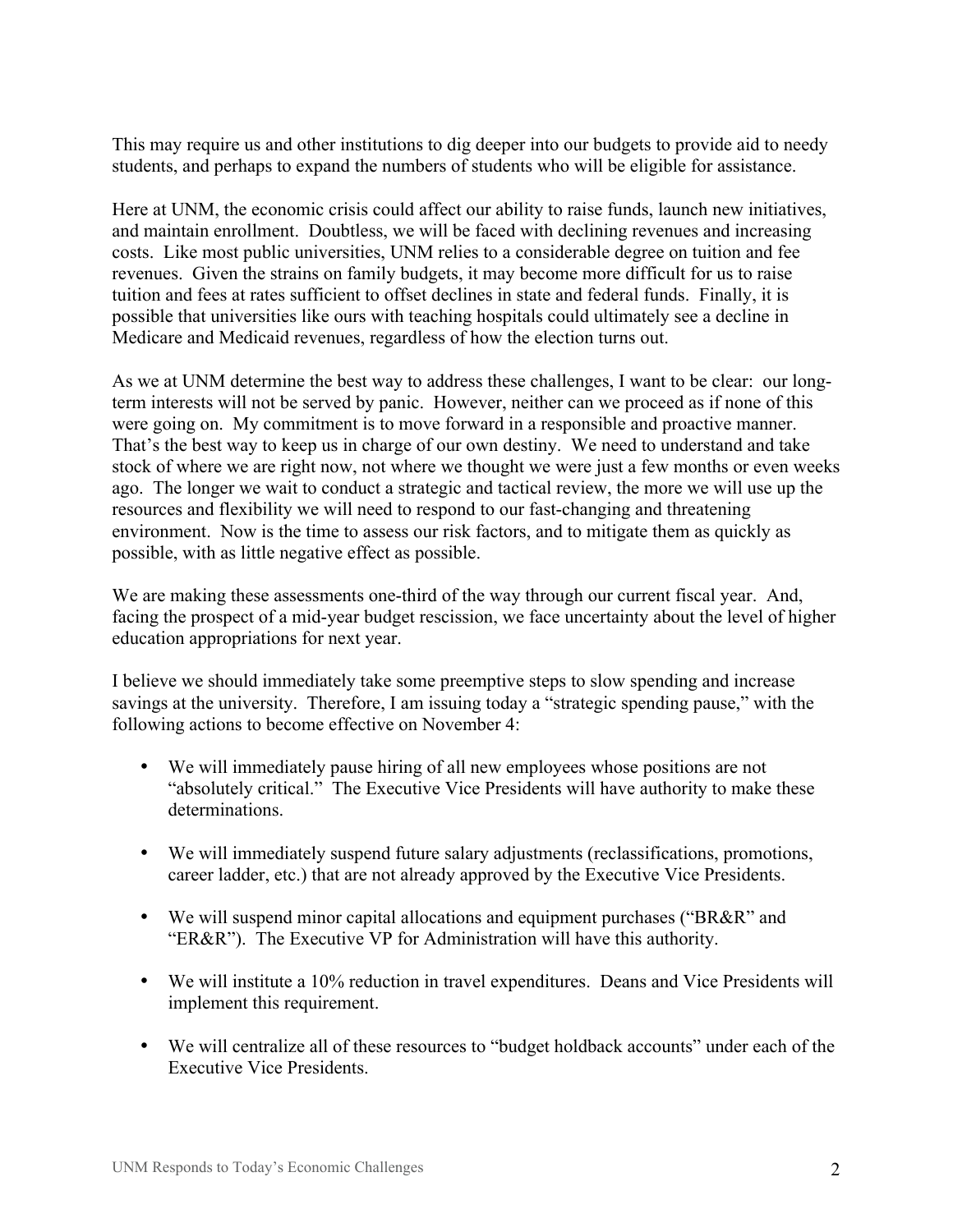- We will immediately review our commitments to all new capital projects for which construction contracts are not already in place, irrespective of the source of funding.
- We will immediately review and prioritize all special and capital projects funded by the legislature. We have been told to expect possible reductions in these funds this year and next.
- We will immediately review all projects in the 2007 bond issuance to ensure that revenue projections are sufficient to meet bond requirements. It is possible that changes will be necessary given that it is not likely that the development of university-owned lands will yield immediate income.

It is important to note that these restrictions will apply only to state appropriated I&G funds (ca. 17% of the main campus and 5% of the HSC budgets, respectively).

The goal of these measures will be to accumulate revenue in the budget holdback accounts until it has been determined whether or not we will face a mid-year rescission. The "pause" in the use of state I&G funds will remain in effect through the remainder of this calendar year, at which time we expect to know more about the state's revenue forecast.

I have just outlined what we are going to do to address the challenges we are facing in proactive ways. Now, I want to discuss what we are *not* planning to do.

- Currently, there are no plans for across-the-board reductions. Grants, contracts, auxiliary budgets, and mission critical activities will not be impacted. However, the Regents' policy relative to harvesting 25% of prior year unused I&G budgets will remain in effect.
- There will be no changes to the planned distribution of F&A resources from the Office of the Vice President for Research (OVPR). Maintaining faculty research productivity and recent progress in the OVPR will remain a top priority.
- As the fifth largest employer in New Mexico and the third largest in the City of Albuquerque, we clearly understand the role that UNM plays in our region and we want to assure our faculty, staff and employees that we do not envision any actions that would compromise our current workforce.

During times of uncertainty, we must act with prudence and foresight. Our greatest strength is foresight, and we must be willing to be flexible to conserve our resources for what might be a sustained and difficult period of economic downturn.

I want to state unequivocally that none of the funds in the budget holdback accounts will be allocated for expenditure in other areas. In the event of an economic upturn and no call for a mid-year rescission, we will restore the funds to the original accounts, every single dollar and cent.